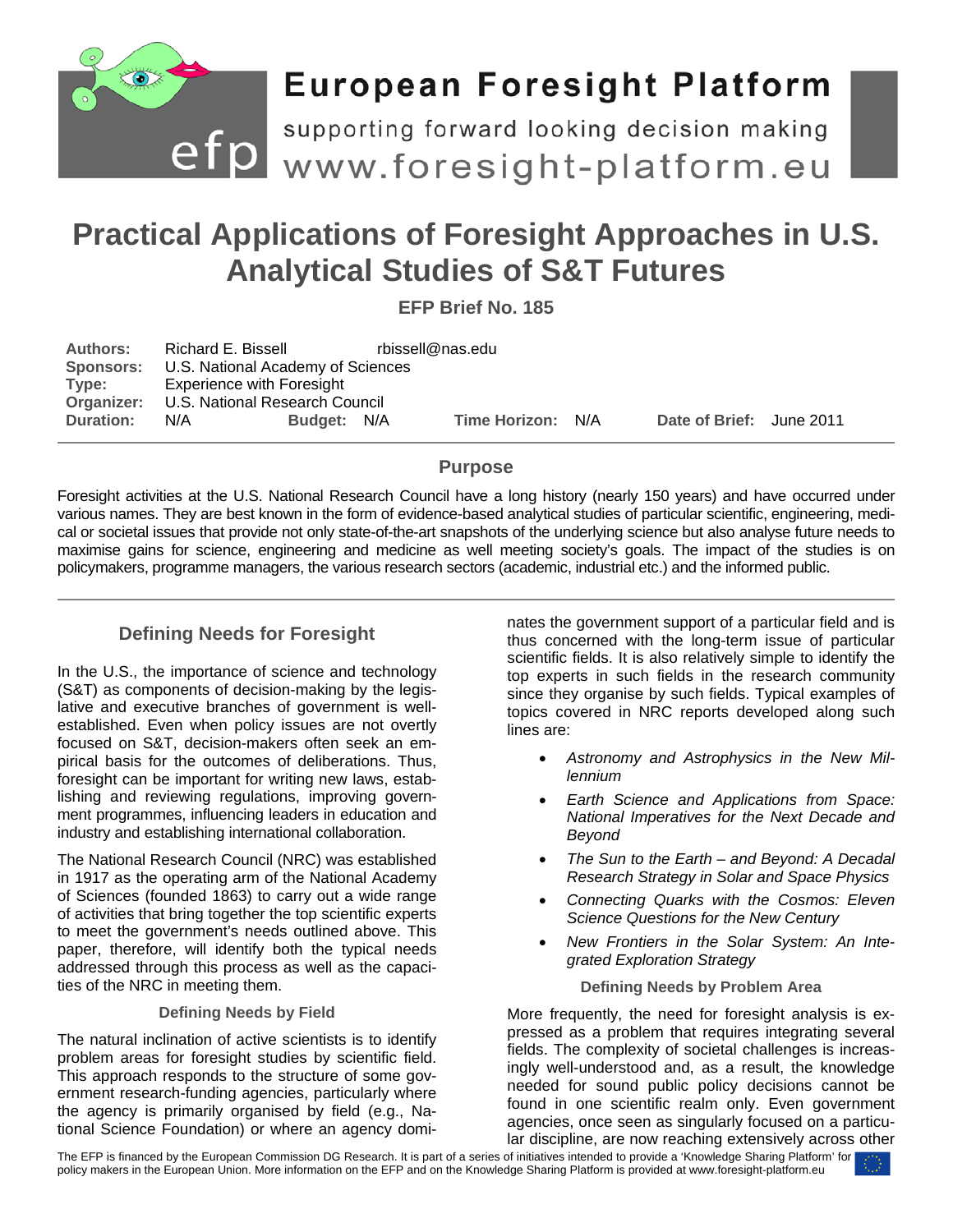fields – note, for example, the National Institutes of Health – where they engage in widespread hiring of scientists from engineering, computer science, physics, chemistry and the social sciences.

There is also a strong democratic element to this definition of needs. The public and their elected representatives are increasingly inclined to turn to S&T for answers to problems in their lives. This leads to very broad-scale, integrated approaches to the NRC for analysis. Some recent examples include:

- *Implementing the New Biology: Decadal Challenges Linking Food, Energy, and the Environment*
- *Sustainability Linkages in the Federal Government*
- *Abrupt Climate Change: Inevitable Surprises*
- *The Future of the Nuclear Security Environment in 2015*
- *America's Energy Future: Technology and Transformation*

#### **Defining Needs by Government Agency**

Given the original mandate of the NRC to respond to analytical needs of government agencies, which is no longer exclusively true, there is a continuing flow of requests from such agencies to assist in setting priorities, identifying future helpful and threatening trends, and defining the parameters of where government investments would achieve the greatest returns.

This need can apply to an entire research portfolio in an agency, or it can focus on just one essential element in the work of an agency. It can address highlevel strategic questions or simply the state of a specific research programme. While U.S. agencies now

have a wide range of advisory bodies that they create and appoint for their own uses, it remains true that they sometimes need the independent view of a nongovernmental NRC with both credibility and independence. For that reason, it is a special kind of foresight need where the assistance of the NRC is sought, whether to serve as a third party to deal with disagreements among agencies or to assist the executive branch in its relationships with the U.S. Congress or with the public. It should be noted as well that many of the requests for studies that come from Congress are focused on a given agency, as legislators attempt to have their oversight activities better informed by advice from the NRC.

Some recent examples include:

- *Incorporating Sustainability into the U.S. EPA*
- *Setting Priorities for Large Research Facility Projects Supported by the National Science Foundation*
- *Toward a Sustainable and Secure Water Future: A Leadership Role for the U.S. Geological Survey*
- *Fostering Visions for the Future: A Review of the NASA Institute for Advanced Concepts*

These three areas of needs are not mutually exclusive, but the core approach of a foresight study does drive the type of expertise needed when appointing the committee to oversee the work. Each need also implies the kind of audience that will comprise the principal readers for the final report, and the authors need to keep them in mind as they deliberate. In the end, the authoring committees are only providing advice, not determinative decisions.

### **Capacity of the National Research Council**

The NRC has built up a range of approaches to meeting the needs described above over many years, with the essential categories being consensus studies, convening activities and operational programmes.

Like no other organisation, the NRC can enlist the nation's foremost scientists, engineers, health professionals and other experts to address S&T issues. Each year, more than 6,000 of these experts serve on hundreds of study committees that are convened to answer a specific set of questions. All serve without pay. Through a careful process of committee selection, gathering of information from many sources in public meetings, deliberation over the findings and recommendations, the NRC produces 200-300 reports each year.

Foresight studies require a special approach to deliberation, since the expert members are sometimes asked to go beyond the evidence of scientific proof. They are required to express their judgements with great care and with due conditions to avoid giving the impression they are "predicting" the future. Thus, the methodologies often utilise roadmaps, scenarios, decision trees, gaming and surveys.

Some of the foresight activities revolve around the organisation of workshops, which are more flexible in their participation and not always required to produce a consensus view among the organising committee. In cases where the problems are not as well defined, the best purpose of NRC involvement is in convening a sufficiently broad set of experts from multiple fields to simply establish a dialogue among experts. Here the report of the committee is meant to serve as informing the expert community as much as anyone about the shape, scope and size of the challenge so that the next iteration of study or convening activity can advance to the next plateau of understanding.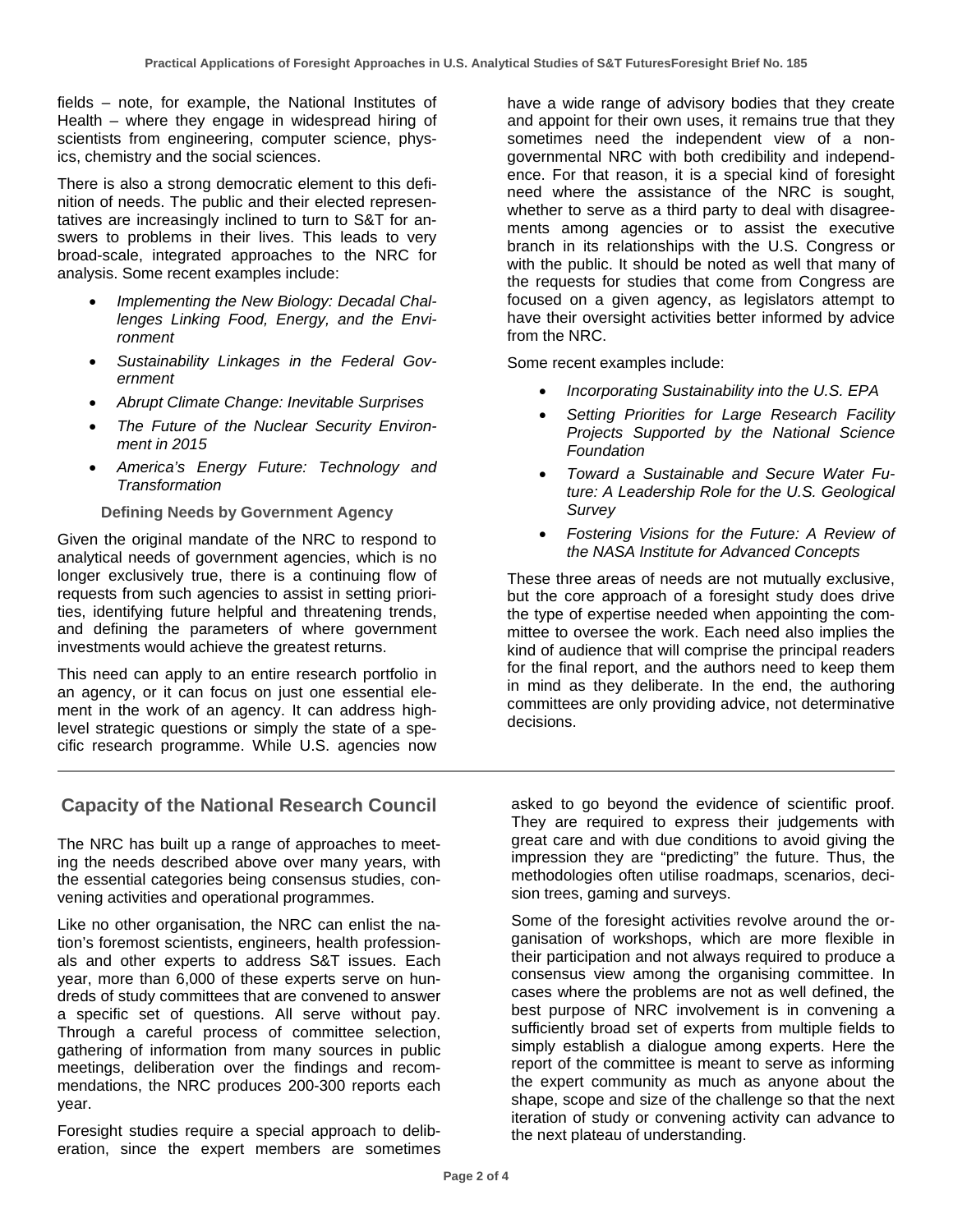Carrying out effective foresight studies requires a judicious combination of continuity and change. The continuity comes from the carryover of experts from one study to the next, combined with a professional staff at the NRC (total 1,400) that has an ongoing dialogue with all elements of the S&T and policy communities. The change comes from younger researchers, continuously fed into the collegial process of research, consultation, participation and dissemination of foresight analysis at

## **Audiences: From Governmental Agencies to Individual Users**

The broadening of interest in all things scientific and technical in the US has spurred a need to expand the ability of the NRC to communicate its findings and recommendations to multiple audiences. The traditional targets have been agencies of government, and over time, the role of Congress in actively shaping policies and programmes has led it to be a prime consumer as well for foresight exercises that identify priorities and strategic direction. More recently, the research community itself has looked to NRC studies for not only sound judgement and the use of peerreviewed evidence, but also for careful advocacy for the research enterprise in a political jousting ground. Broader audiences also have learned to use foresight studies for their own planning; for example, as students plan their careers, they may look to decadal studies to see if they find scientific prospects matching their interests.

Demonstrable outcomes from foresight studies are even more important for the NRC process, if only because the expertise that comes from participants of the research community is given on a volunteer basis.

## **NRC: Fact Producing, Priority Setting, Innovation-oriented and Disruptionsensitive Foresight Experience**

A number of lessons have emerged in recent decades via the growth in foresight-type activities by the NRC. While there are many lessons in terms of implementation, this section will focus on the strategic level.

1. While the trend in requests for foresight activities is towards broad problem-solving with multiple disciplines involved, foresight exercises must be sure at the end of the day to emphasise the science of the issue. It is all too easy to want to become "relevant" when the statement of task is defined as a public policy challenge. The strength of the S&T community is the research base that produces facts rather than political opinions. Straying into the realm of opinion reduces the research community to just one more voice among many.

the NRC. In recent years, the NRC has particularly focused on the need to internationalise its foresight activities and increasingly sees them as "global endeavours", in part to match the functional collaboration between researchers on all continents. The tendency of multinational corporations with research divisions has reinforced this perspective, and it now appears to be irreversible.

They need to know that their investment of time, knowledge and judgement is for a good and effective purpose. As a result, the NRC maintains nearly 100 standing bodies (usually committees with 15-30 members) that track both the state f their assigned fields and the impact of their studies. They observe a number of possible outcomes, but four stand out:

- Changes in research investments, particularly in principal-investigator led programmes at federal science agencies
- Patterns of government investment in research infrastructure
- The scale and purpose of training programme investments, the life blood for graduate student and postdoctoral scholar programmes.
- Maintenance of appropriate databases on the research enterprise and its various components

One overall measure of the impact of NRC foresight reports is the recent institutional decision to make all publications available at no cost as online PDFs. The demand had grown, both domestically and abroad, to the point that the obligation to make its work maximally available ensured taking that policy step.

- 2. The NRC is often asked to set priorities, and some expert committees shy away from such a challenge. So long as the committee has an objective basis for making the recommendation, it should respond positively rather than being scared away from a challenge that may imply a set of "winners" and "losers". Over time, it will result in priority-setting being done in a more rational way than if left to the non-S&T community to make those choices.
- 3. Foresight exercise participants are tempted to stick to the fundamental science rather than including the applications of science. If the findings of the committee are appropriately hedged for the uncertainties of applied science, there is a significant contribution to be made by the S&T community to a more complete understanding of the innovation process. The general public and policymakers often come from fields where they are not familiar with the difficulties that arise in moving from basic research through many steps to products on the shelf to benefit the public. It

**For more information visit the website and subscribe to the mailing list at www.foresight-platform.eu**